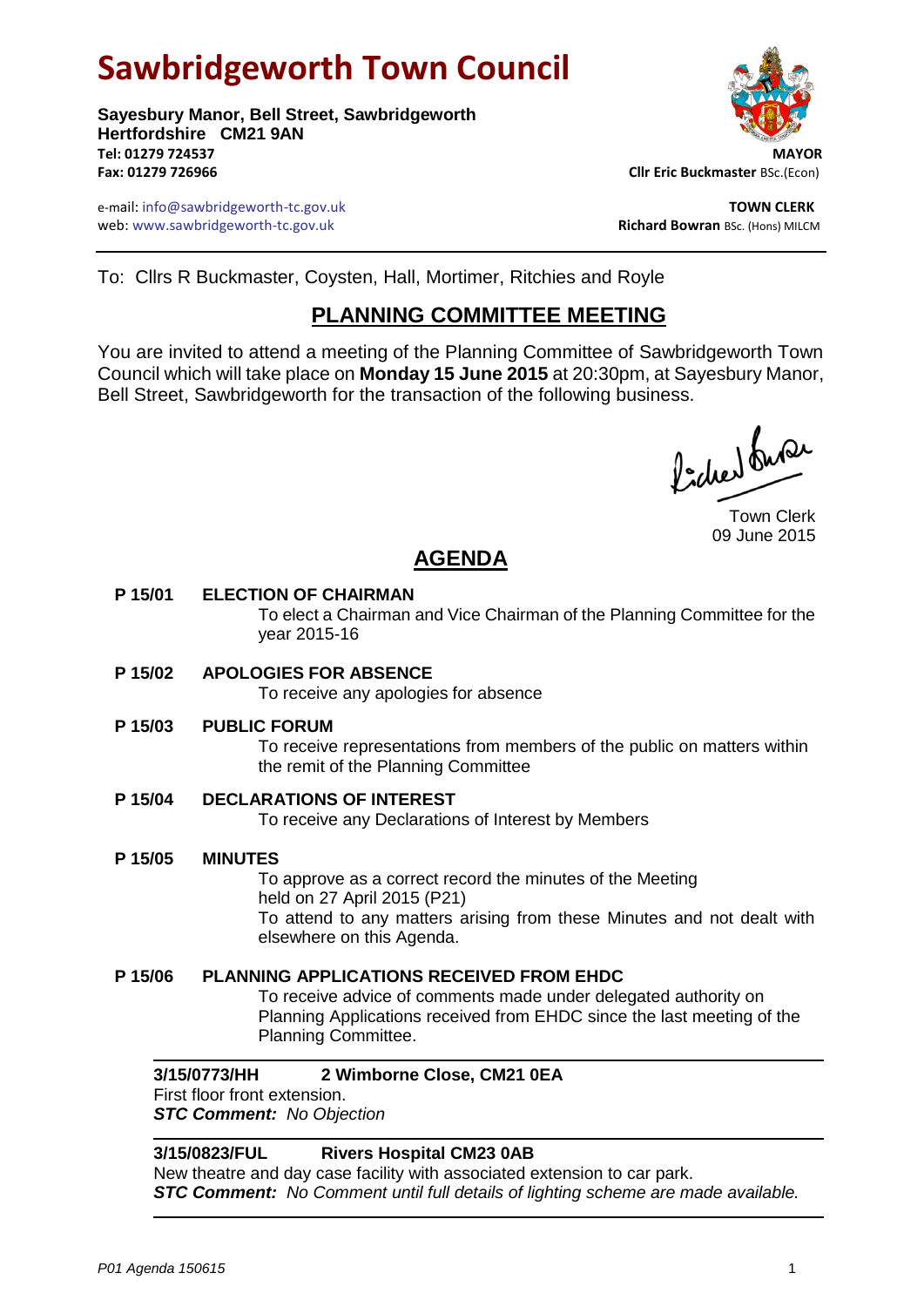# **3/15/0830/HH Chalks Farm, Coney Gree CM21 0DA**

Single Storey rear extension. *STC Comment: No Objection*

# **3/15/0883/HH 30 Forebury Avenue, CM21 9BG**

Single storey rear and front extensions and conversion of existing garage space to habitable room (Amendment to application 3/14/2082/FP) Mr Nick Elia

*STC Comment: No Objection*

# **P 15/07 PLANNING APPLICATIONS RECEIVED FROM EHDC**

To consider other Planning Applications received from EHDC since the last meeting of the Planning Committee.

#### **3/15/0743/LBC Hill Cottage, 37 London Road, CM21 0EH**

Internal alterations to form shower room. Mrs Hazel Williams

# **3/15/0873/HH 27 Roseacres, CM21 0BU**

First floor side extension, demolition of brick store and erection of store building. Mr Simon Baulcomb

# **3/15/0831/FUL Tednambury Farm, Tednambury CM23 4BD**

Replacement of existing structure with new, to include retaining as much of the original frame as possible.

Mr Darren Edmonston

# **3/15/0743/LBC Hill Cottage, 37 London Road, CM21 0EH**

Internal alterations to form shower room. Mrs Hazel Williams

# **3/15/1004/FUL Ancient Raj Knight Street CM21 9AX**

Demolition of Indian restaurant and three garages, construction of five dwellings. AJ Wadhams & Co Ltd

#### **3/15/1034/HH 42 The Crest, CM21 0ES**

Single storey side extension. Mrs Pauly Chaplin

#### **3/15/1042/HH Greenways, The Drive CM21 9EP**

Single Storey rear extension. Mr Adam Graves

# **3/15/1087/PNHH Parkside, 1 Alders Walk CM21 9NQ**

Single Storey Rear Extension. Mr Peter Dolin

#### **P 15/08 LATE PLANNING APPLICATIONS**

To deal with Planning Applications received from EHDC following the publication of this Agenda and received before 12 June 2015.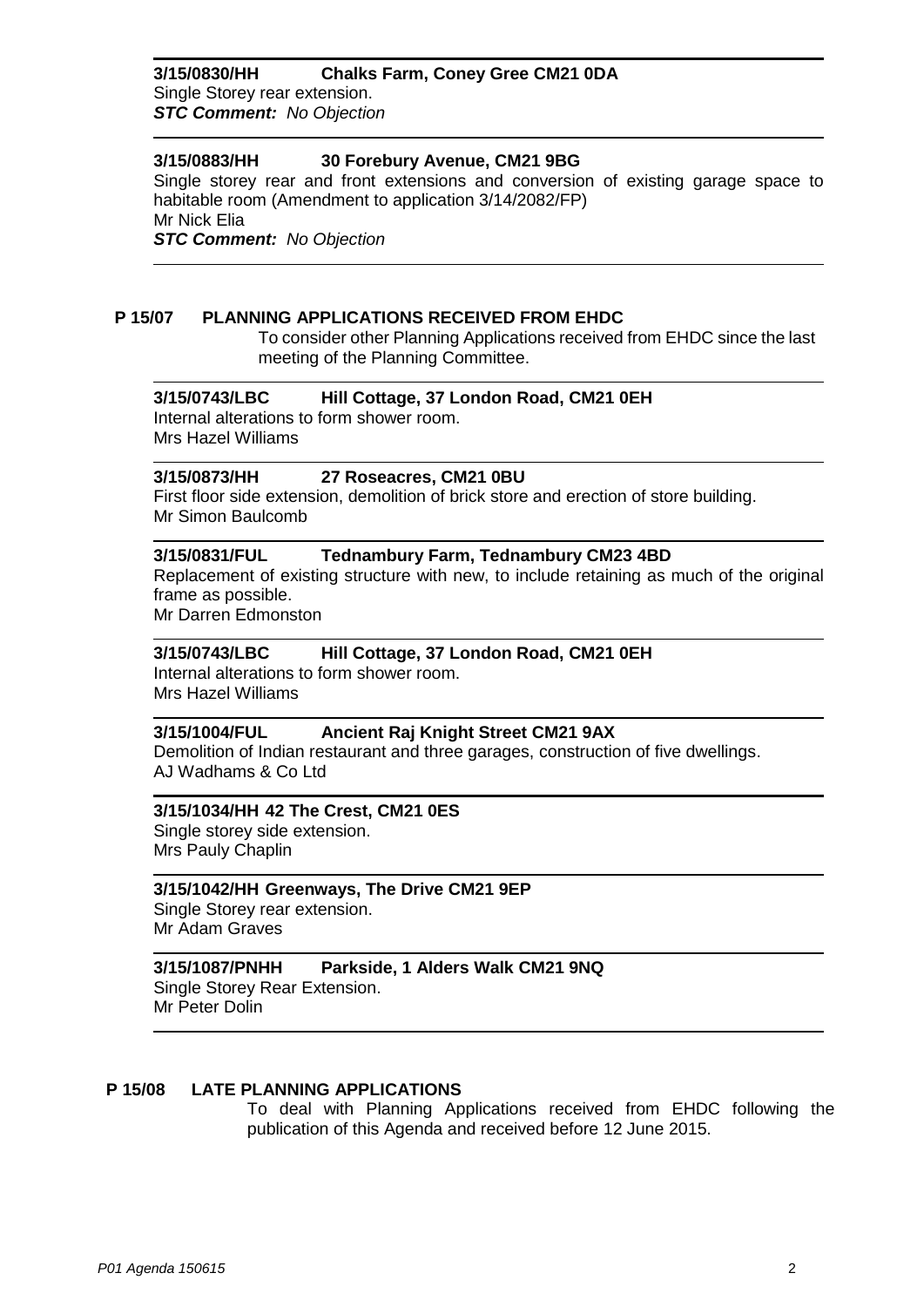#### **P 15/09 PLANNING DECISIONS MADE BY EHDC**

To receive Planning Decisions from EHDC

#### **3/14/1547/FP 50 London Road CM21 9JN**

Construction of a new sales building following demolition of existing sales, car wash & jet wash. Replacement canopy.

*STC Comment: No Objection EHDC Decision: Granted*

#### **3/15/0266/HH 2 Potters Mews CM21 9GY**

Front porch and enlargement of patio doors in side elevation. *STC Comment: No Objection EHDC Decision: Granted*

#### **3/15/0311/HH 6 Heron Close CM21 0BB**

Conversion of garage to "granny" annexe *STC Comment: No Objection EHDC Decision: Granted*

#### **3/15/0304/HH 20 Heron Close CM21 0BB**

Loft conversion over garage with a dormer window to front *STC Comment: No Objection EHDC Decision: Granted*

#### **3/15/0363/HH 16 Sayesbury Avenue**

Demolition of garage and erection of single storey side and rear extension. *STC Comment: No Objection EHDC Comment: Granted*

#### **3/15/0383/HH 31 The Crest CM21 0ER**

Conversion of garage to habitable room with first floor over porch to front and alterations to fenestration.

*STC Comment: No Objection EHDC Comment: Refused*

#### **3/15/0392/HH 23 Walnut Tree Crescent CM21 9EB**

Two storey rear extension and addition of window in first floor flank elevation. *STC Comment: No Objection EHDC Comment: Granted*

# **3/15/0439/LBC 6 The Main House, Great Hyde Hall CM21 9JA**

Regularisation of safety railing to perimeter of flat roof *STC Comment: No Comment EHDC Comment: Granted*

# **3/15/0522/HH 3 Bluebell Walk CM21 0JQ** Single storey rear extension *STC Comment: No Objection*

*EHDC Comment: Granted*

# **3/15/0578/FUL Land to South of Eversley CM21 9EN**

Erect two dwellings with associated gardens, turning and new access to highway. *STC Comment: Objection EHDC Comment: Withdrawn*